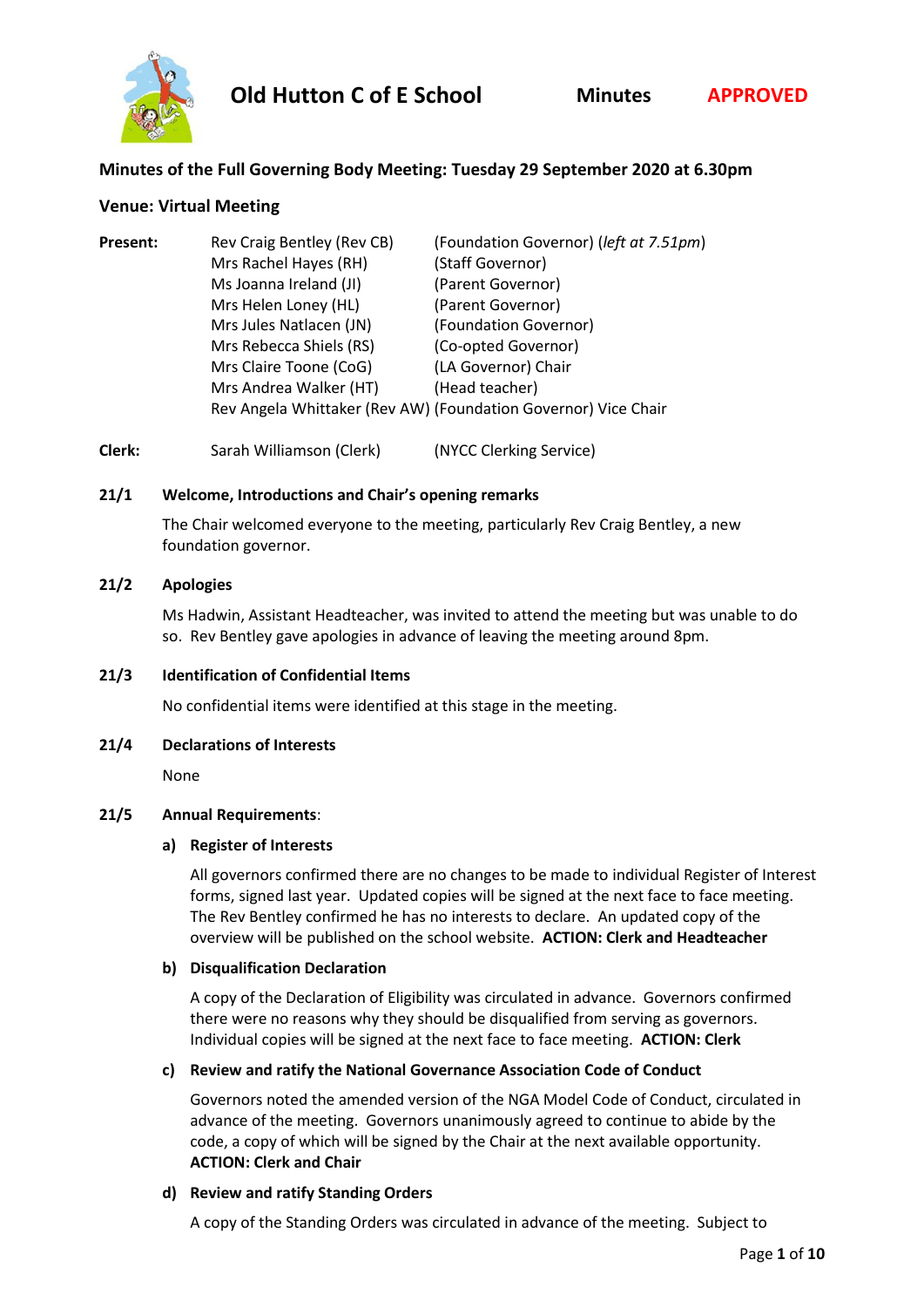

amendment of the frequency of meetings to 4 per annum, **governors unanimously agreed** to continue to work to these procedures.

A governor asked for clarification regarding the rules for disqualification for nonattendance. The Clerk explained the GB is required to consent or otherwise to any absence. If a governor does not attend for a period of 6 months, apologies are not given or the GB does not consent to an absence, they are automatically disqualified.

## **e) Register of Gifts & Hospitality**

No governor had any gifts or hospitality to declare for 2019/20. The Chair will sign the Register of Hospitality at the next available opportunity, a copy of which will be kept in school. **ACTION: Clerk and Chair**

## **21/6 Committees and Link responsibilities**

#### **a) Membership of committees and delegation of decision-making**

Governors agreed membership of the committees for 2020/21 as:

**Finance:** the Headteacher; Mrs Toone (Chair); Ms Ireland; and Mrs Shiels. Meetings will be minuted by the Clerk.

**Health & Safety:** the Headteacher; Mrs Loney (Chair); Mrs Natlacen; Rev Whittaker; and the Assistant Headteacher, the school's H&S Co-ordinator. Notes of meetings will be taken by members of the committee on rotation.

Governors noted H&S matters are being addressed but the committee has not had the opportunity to meet. The 3-yearly external H&S review last undertaken in 2017 is now rescheduled from Autumn 2020 to Spring 2021. The committee will meet when it is possible to do so.

A governor asked if it would be possible to co-opt someone with expertise to join this committee. The Clerk explained the role of Associate Members. The HT explained that the services of Kym Allan Health & Safety Consultants are paid for by school to provide support and advice as required; for example, they will undertake a 'health check' prior to the H& S review, with support to improve anything as needed. This was scheduled for Autumn Term but has been postponed to Spring along with the review. The external review is carried out by the CCC LA H&S team.

Financial decision-making is delegated to the Finance Committee. **Governors agreed** delegation of decision-making within committees should be in accordance with the Terms of Reference.

A governor stated communication between those committees and the GB is essential. **Governors agreed** a verbal summary of intervening committee meetings, or copies of minutes if available, should be a standing item on GB meeting agenda. The Chair added the Bursar will continue to be invited to relevant GB meetings to provide all governors with an overview, which all governors agreed has been useful.

## **b) Terms of Reference for the Committees (ToR)**

The Clerk advised governors that formal ToR should be adopted for the Finance and Health & Safety committees. Draft copies were circulated in advance of the meeting.

The Chair commented the draft Finance ToR appears to cover relevant matters. The HT added the ToR for Health & Safety appears suitable.

A governor asked if matters relating to insurance are relevant to the Finance Committee. The HT responded insurance is relevant in terms of its impact on the budget, but the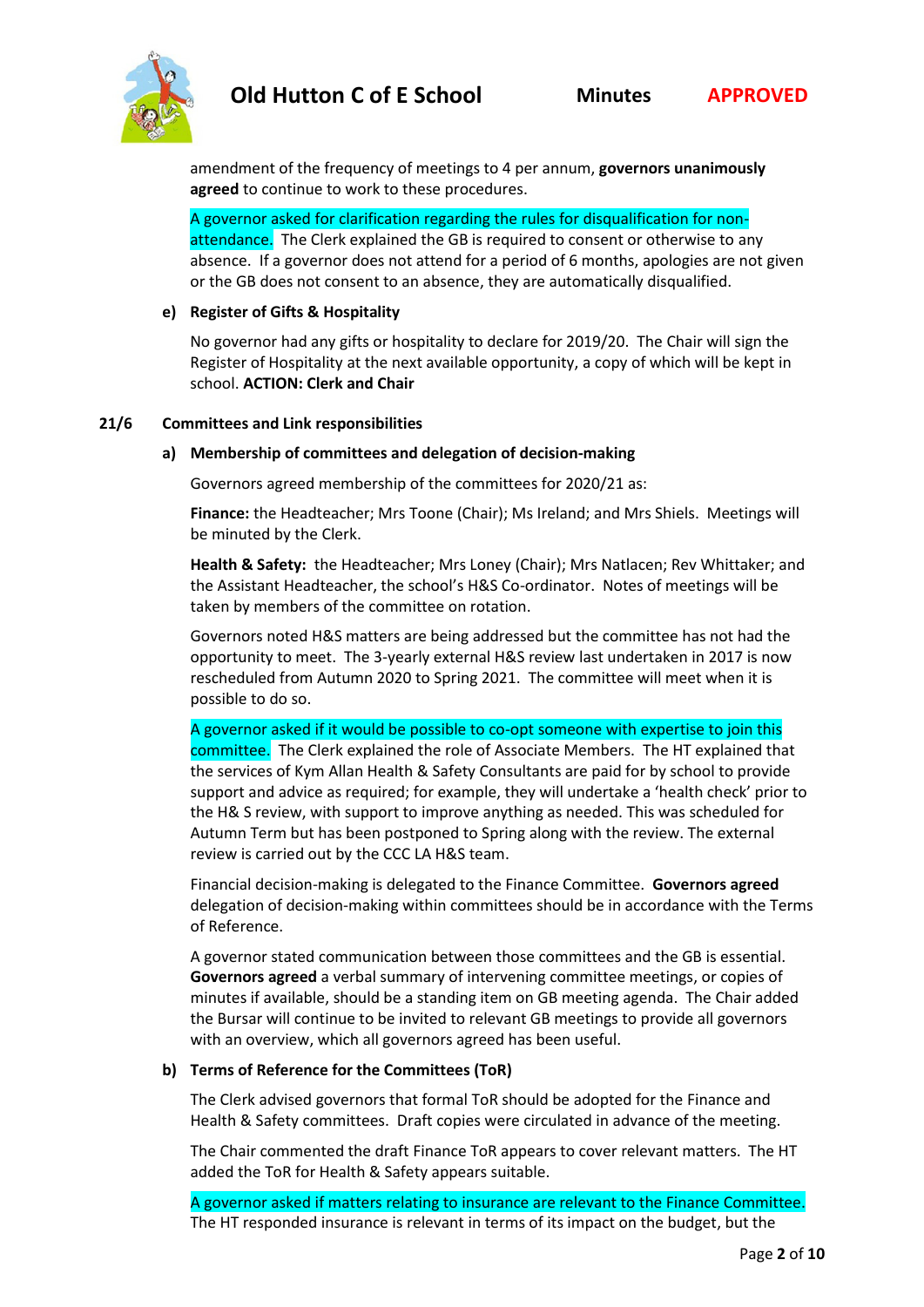detail of requirements is an operational matter for the school.

**Governors agreed** these draft ToR would be adopted in principle and reviewed by each committee throughout the year to develop definitive ToR for September 2021. **ACTION: Governors and Clerk**

# **c) Head teacher's Performance Management Committee**

Governors noted the half-yearly review for 2019/20 was postponed because of Covid-19. Membership of the committee was confirmed as Mrs Natlacen and Mrs Toone, with the support of an external advisor.

# **d) Confirmation of designated governors**

Ms Ireland and Mrs Shiels confirmed their willingness to continue in the roles agreed last year. The Rev Bentley volunteered to support Mrs Shiels regarding Safeguarding and Child Protection. He has undertaken Child Exploitation Online Protection training in a previous role. Rev Bentley will be required to undertake safeguarding training. **ACTION: Rev Bentley and Head teacher**

Governors were assigned to the following roles:

- **SEND:** Ms Ireland
- **Safeguarding & Child Protection:** Rev Bentley and Mrs Shiels
- **Mental Health & Wellbeing Champion Governors:** Rev Bentley and Mrs Shiels

# **e) SDP link governor roles for new 2020-21 SDP priorities**

A summary of the SDP priorities was circulated in advance of the meeting and shared on screen*.* Governors noted the 2019/20 priorities have not run for a full year. The HT reported these priorities were reviewed at a staff meeting; it was agreed they are all still relevant. Priority 1 and 3 have been amended to reflect the impact of Covid-19.

**Governors discussed and agreed** each new priority for 2020-21 and identified link governor roles (in brackets):

**1. Maintaining/developing the wellbeing, mental and spiritual health of our whole school community, especially due to Covid-19 impacts** 

**Governors agreed** this remains a significant priority, particularly at present. (Rev Bentley and Mrs Shiels)

**2. Maintain more consistently high achievement by pupils across school at greater depth (GD), especially in Writing, Maths and combined Reading, Writing and Maths (RWM)**

There are still aspects of GD the school could work more efficiently towards. Governors noted when teaching really focusses on supporting higher achievers, it has a good impact on all pupils. Writing and Maths are focuses; and combined RWM at GD. (Mrs Natlacen and Mrs Toone)

**3. Further improve attainment, progress and provision for identified vulnerable pupils/groups (SEND/pupil premium/monitoring group pupils, including those needing additional catch-up due to Covid-19 impacts)** 

The school has a high number of children with Educational Health Care Plans (EHCP), above the national average. This aspect also includes children not on the SEND register, known as a monitoring group. To this group will be added those children identified as needing to do more work to catch up, or who have been identified as vulnerable, particularly as a result of Covid-19. There will be additional funding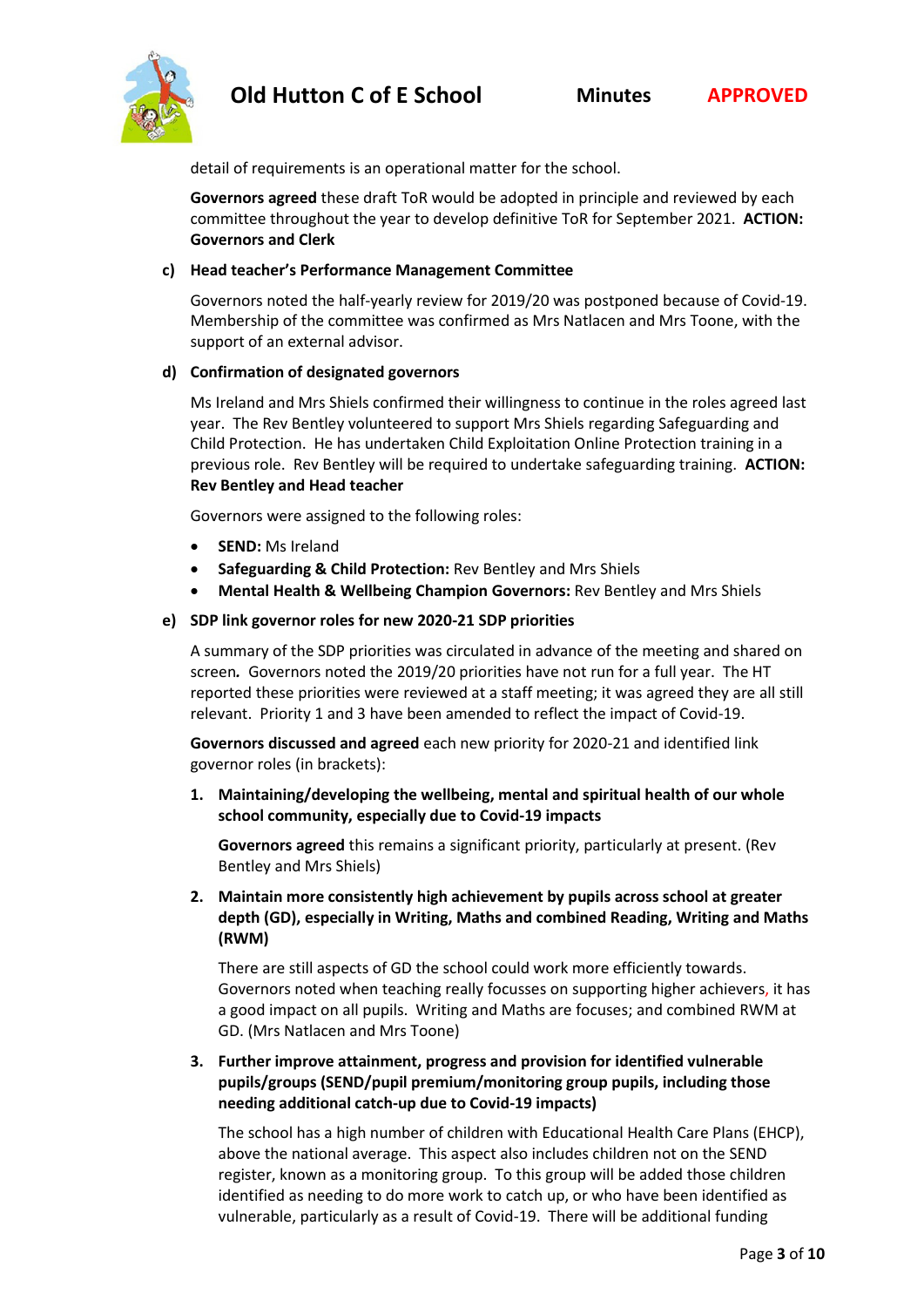

coming into school to support post-Covid catch-up intervention. (Ms Ireland and Mrs Natlacen)

**4. Maintain our outstanding effectiveness as a church school through increasing pupils' understanding of diversity (different faiths/cultures), by improvement of RE and by continued focus on our spiritual development (linked to Priority 1)**

The next SIAMS inspection is due in 2020/21, this is not likely until Spring 2021. The framework has changed but the hope is to retain the previous outstanding judgement, which under the new framework is now called 'excellent'. (Rev Bentley, Rev Whittaker and Mrs Loney)

**5. Revising and refining the curriculum and strengthening distributed leadership**

Governors noted normally 4 priorities would be sufficient but last year priority 5 was added in recognition of the work being done towards this key strategic area. Staff have had more time to work on reviewing and developing the curriculum so planning is further ahead than it would have been without the summer lockdown. The HT reported excellent long-term Maths planning is in place and being implemented. The focus is now on English. All other curriculum plans will be in place by the end of term. (Mrs Toone, Mrs Loney and Mrs Shiels)

**Governors agreed** these are very good priorities, relevant to the school's current circumstances and the future. They are focussed and far-reaching. At least two governors have been assigned to each priority. The Chair and HT have discussed ways of monitoring agreed priorities although governors are unable to do this first-hand at present, see 21/10.

# **21/7 Approval of Minutes**

The public minutes of the GB meeting held on 2 July 2020 were circulated in advance. Rev Whittaker proposed and Mrs Shiels seconded they be accepted as an accurate record. **Governors unanimously agreed.**

The confidential minutes of that meeting were also circulated. Mrs Toone proposed, and Rev Whittaker seconded they be accepted as an accurate record. All **governors agreed** and the Chair will sign and date copies of both sets of minutes to be filed in the school at the first available opportunity. **ACTION: Clerk**.

A copy of the public minutes will be posted on the school's website. **ACTION: Head teacher**

## **21/8 Matters arising not covered elsewhere**

## **a) (20/42a) Update on disabled parking bay**

Governors expressed thanks to the School Administrator who painted the bay which is now in use.

## **b) (20/42a) Extending the bus service**

There has been no progress in this matter. Progress is unlikely for the foreseeable future.

## **c) (20/42a) Boiler update**

The boiler is working. The council are working towards more long-term solutions to prevent flooding. The council have carried out an on-site assessment and the work has been added to the council's list of priorities for major works.

The School Administrator continues to work to reclaim the full cost of associated work through an insurance claim. Reimbursement of £300 costs of electric heaters is still being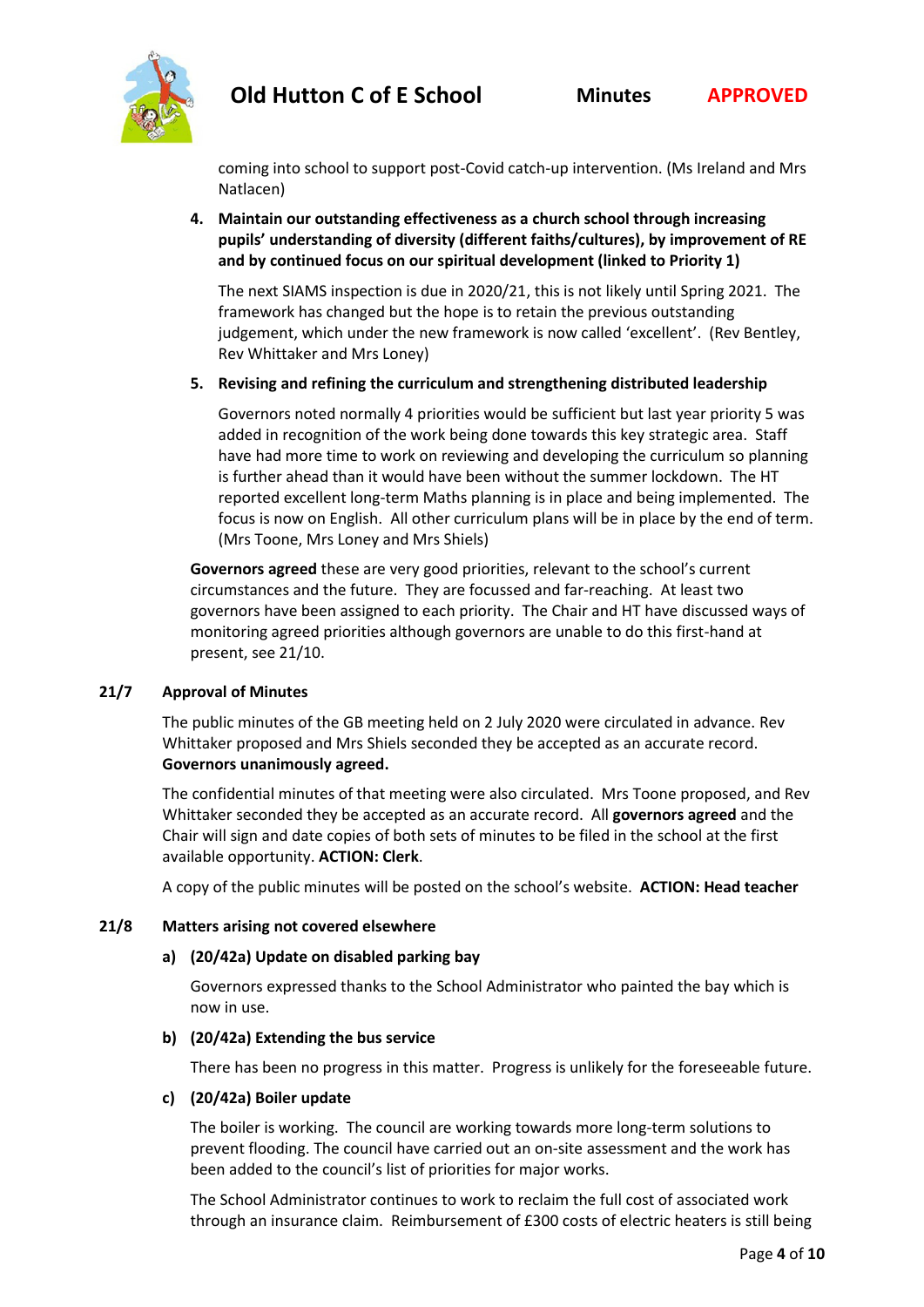

negotiated. The council will be responsible for these costs.

Has Cumbria CCC given any indication of timescale for implementing a more long-term solution? No. It forms part of their list of school capital project priorities. Will it be fully funded? Yes; however, this may depend on the precise detail of their proposal. There may be some cost to the school for a smaller solution.

Has the County Council indicated what action it would take if there should be flooding before any major work is undertaken? No.

## **d) (20/42b) Updating the school website**

The HT responded updates to the governor section of the website can take place following this meeting. **ACTION: Clerk and Head teacher**

Updating other aspects of the website were put on hold during lockdown but staff have been working on subject and class pages. Some staff have completed this work. The HT and AHT will work with the school's website designer to publish new material.

The Rev Whittaker commented the contact telephone number and church service times are incorrect and require amendment as soon as possible. **ACTION: Head teacher**

Are there any data protection implications related to such information on the website? The HT responded the website is GDPR compliant with regard to pupils. Should personal contact details be made available here? The Rev Whittaker responded these are not personal contact details but contact details for the church and confirmed her agreement for them to be made available on the website.

## **21/9 Headteacher's Report**

The HT gave a verbal report. A full written report will be available in advance of the November meeting.

## **a) School Data**

NOR: 95 children. 14 children joined Reception and have settled well. In addition, 4 other pupils have joined either Y3 or Y4.

## **b) Attendance**

100% attendance was achieved on 28 September. There has been one unauthorized absence for an extended holiday at the start of term; the pupil has now returned.

All other absences have been linked to Covid-19. A record is kept by the School Administrator. Since September, 16 pupils have been affected, either staying at home or being sent home for a test because of potential symptoms. These children have isolated at home with their family, staying at home until the test result is received. All test results have been negative. The school has a text system to make other parents in a bubble aware so they can be alert to symptoms. An "all clear" text following a negative result.

Some absences are due to siblings who were close contacts of others, or siblings in other schools or older children/parent with symptoms. There has been one case of a child shielding for a parent.

# **c) Staffing update**

The HT asked governors if the staff list circulated with papers for the meeting was helpful. Governors thanked the HT for this useful document. This list will be updated alongside the HT's report for the November FGB meeting. **ACTION: Head teacher**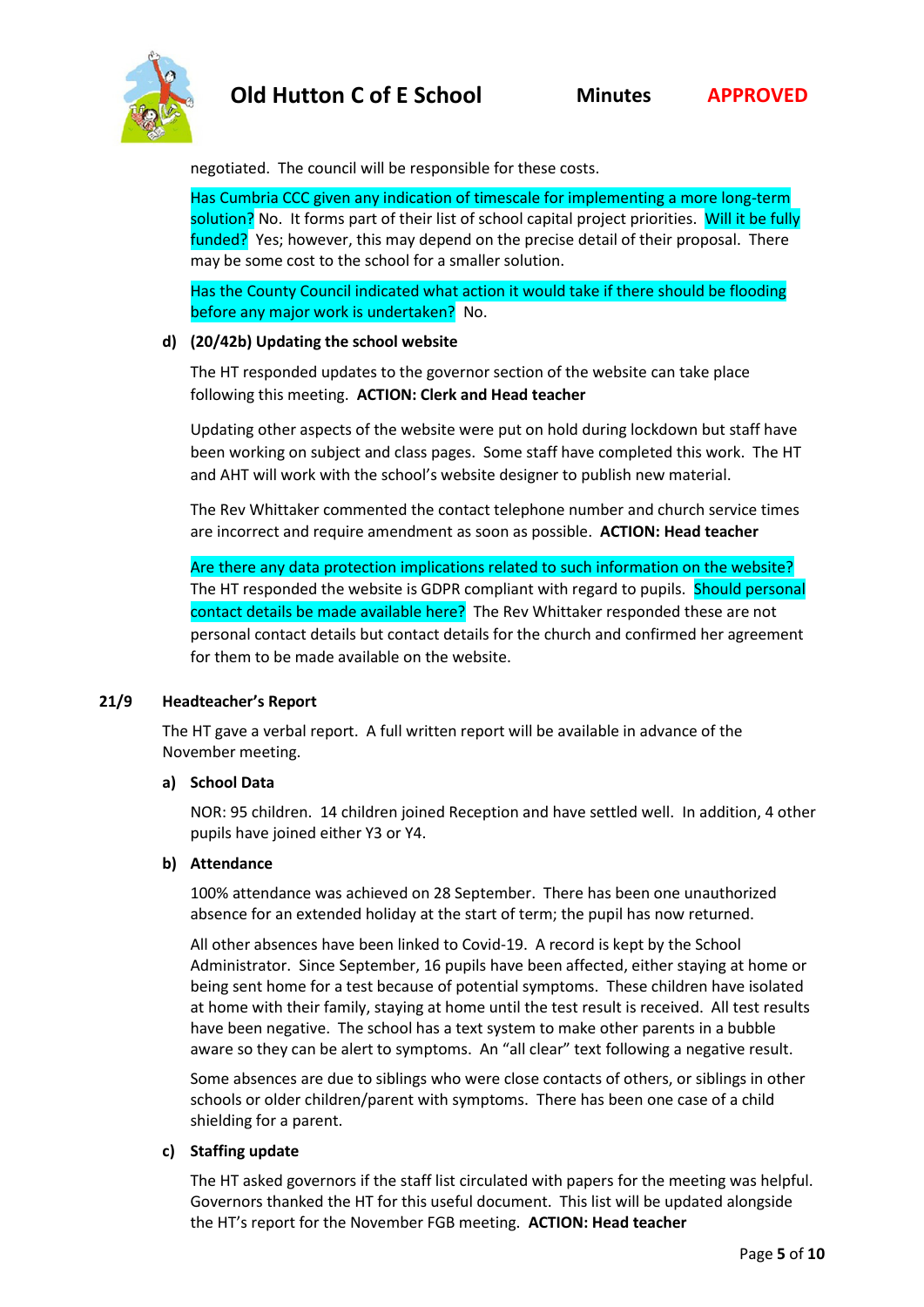

There have been 3 instances of staff absence associated with Covid-19.

Governors noted there is a significant impact on each bubble when a staff member is absent. Recent testing has been more rapid due to a pop-up testing centre in Kendal. Results now take approximately 72 hours but times can vary.

[*At 7.51pm Rev Bentley gave his apologies and left the virtual meeting*].

How can governors support staff on the ground? Governors discussed their concern for staff and how sustainable the current situation is. The HT responded any absence has a significant impact on smaller staff teams. Staff are unavoidably having to work much longer hours as they are in contact with children all of the time. This includes carrying out lunch and break supervision duties as they are restricted to separate areas to limit contact between groups. Everyone is following these guidelines and keeping separate; this is key to keeping the school open in the longer term. This separation means that should there be a case, only one bubble has to be sent home; the rest of the school can stay open.

Governors noted staff and children have developed very effective sanitising routines.

Is there justification to consider rearranging bubbles, for example by joining Class 3 and 4? The HT explained why this would not be as safe for pupils/families and staff and would be difficult to organise practically. Would a whole KS2 bubble alleviate some pressure across staff with regard to duties? The HT believes that keeping them separate has more benefits.

Has the use of supply staff been considered? Current staff are used as far as possible to cover others when out; each bubble has some staff capacity for this. Supply staffing has been used as a last resort on a few occasions in Classes 1, 2 and 4 due to the simultaneous absence of both a teacher and a TA. Good quality, flexible supply staffing has been obtained from a local teaching agency; school aims to continue to make use of the same supply staff when necessary. The HT outlined other potential contingency arrangements. Governors noted potential cost implications, similar to other schools. Governors acknowledged the longer-term inevitability of such costs and **agreed** the need for shortterm additional expenditure to support staff wellbeing.

The HT is sending staff to work from home when possible (PPA and subject leader/SENCo time) and staff meetings are being held online on Mondays after school, with staff encouraged to leave school early to attend the meeting from home. These are effective but time/practicality to share documents has been more limited.

Staff are providing home learning for children who are absent, made available on Google classroom. This is an additional pressure for staff to provide alongside face-to-face teaching. The expectation from government is that remote learning should be in place and ready from the end of September; staff are continuing to work on this. The computing leader has been given some extra time to aid implementation.

The staff governor reported the HT is looking after the staff. Staff bubbles are good sources of mutual support; everyone, including children, are becoming more confident with routines. Each day presents new questions, but everyone is identifying solutions.

The HT is impressed with the way children have returned. Some are further ahead than expected. There has been a focus on wellbeing alongside academic learning. Yoga and dance are taking place and every class is participating in the Forest Schools initiative. Meditation and reflection time take place more than once per day. Each class organises their own collective worship.

Some concern exists around children in a few families who are not accessing online homework. Home learning must be online as it is not possible to send materials home.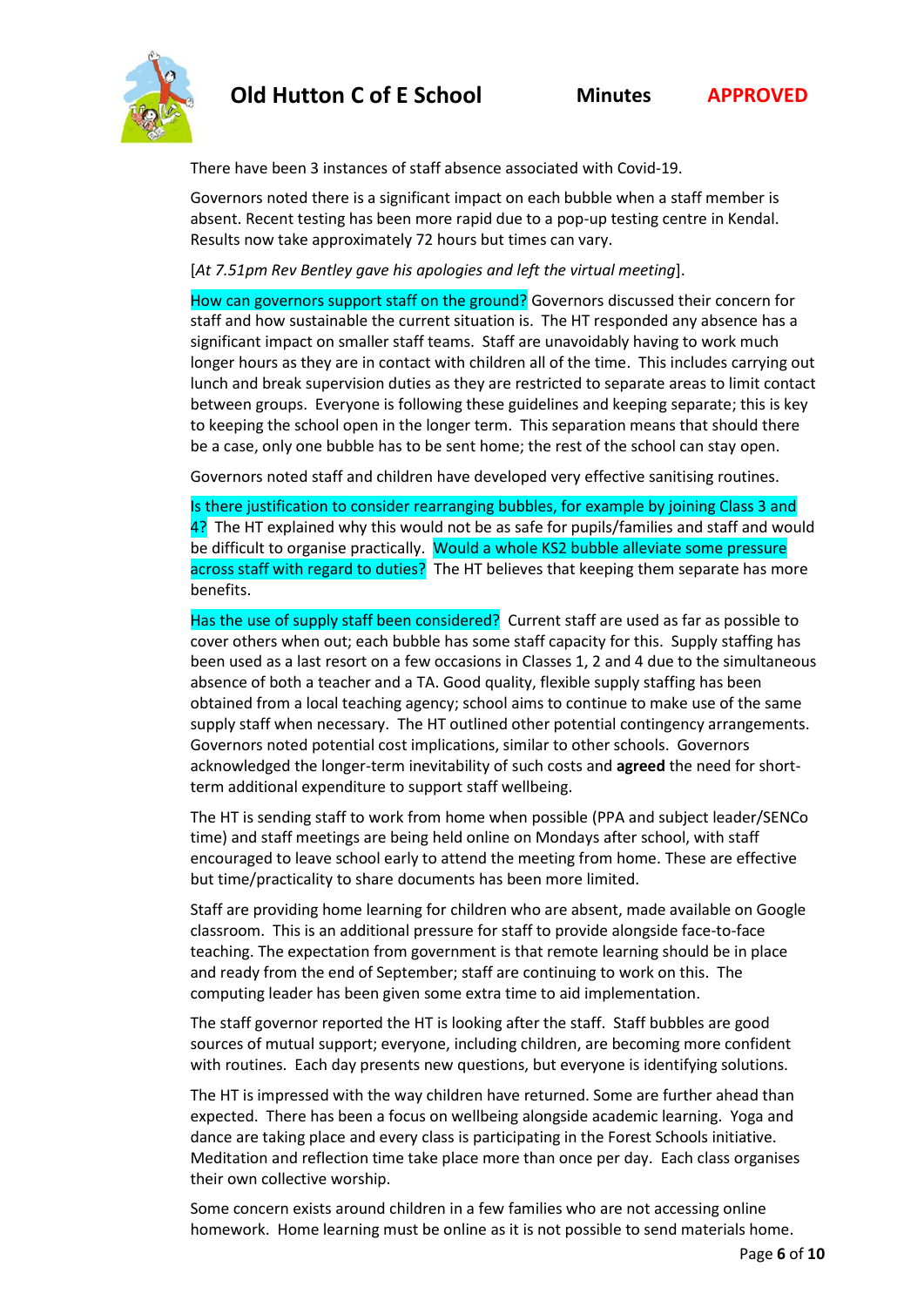

All families have been asked to let the school know if they have technological issues. The computing leader has produced a very good letter for parents about how to use Google classroom and has offered one to one help.

The school has received a lot of positive feedback from parents and from visiting staff about how the school's systems are working.

The Chair proposed one or more governors should visit the next virtual staff meeting to express thanks to staff for all they are doing. The HT and staff governor agreed this would be appreciated. Arrangements will be made for governor access. **ACTION: Head teacher**

**d) Review of updated Risk Assessments (RAs)**, including review of the first weeks of term in the light of the new RAs.

Updated risk assessments were circulated in advance of the meeting. These were devised following meetings with governors in the summer. School published these in advance of availability of government guidance but RAs have not subsequently required alteration.

There are three main documents:

- Full opening of the school for September 2020
- Premises
- Operations

Governors discussed these documents and how the new organisation/staffing structures/ pupils are working so far.

A governor noted some aspects of the RAs are still identified as high risk and asked for clarification. The HT responded the risks associated with the toilet facilities and the lack of a sink in Class 3 are high; they are insufficient facilities for the current circumstances and are being closely monitored. The distance of the toilets from Class 1 is significant and the corridor very busy; an additional toilet block close to Class 1 would be ideal. The Staff Governor reported the situation regarding the toilets has improved since the beginning of term and is now running more smoothly. Cleaning is also identified as high risk, but the new additional cleaning team is excellent and works around the school at midday, which makes everyone feel confident. Use of the Village Hall is also higher risk and so use has been limited to 2 afternoons a week for small group yoga and dance.

Are alternative plans in place for PE in adverse weather? All children have been asked to bring waterproofs. PE slots are scheduled later in the afternoon. All children come to school in PE kit on those days. The PE coach has creatively and successfully planned socially-distanced activities. Coats and wellies are worn for Forest School.

**Governors approved** the risk assessments.

Are there grounds to lobby for the provision of additional toilets? Health & Safety would determine the school has sufficient provision under normal circumstances. Some schools have added Portaloos; these are expensive and require cleaning. Space is limited.

Would an additional sink in Class 3 be feasible? Quotations could be obtained. Any surplus funding is currently going into staffing but a clearer financial picture will be available in October. Capital expenditure could be used for a sink; however, capital funds are earmarked for 40 new Chromebooks which are required. The computing leader has obtained quotations for these. **Governors agreed** the HT should obtain a quotation for an additional sink. **ACTION: Head teacher**

## **e) School Development Plan**

For proposals for, and agreement of, new SDP priorities for 2020/21 and allocation of link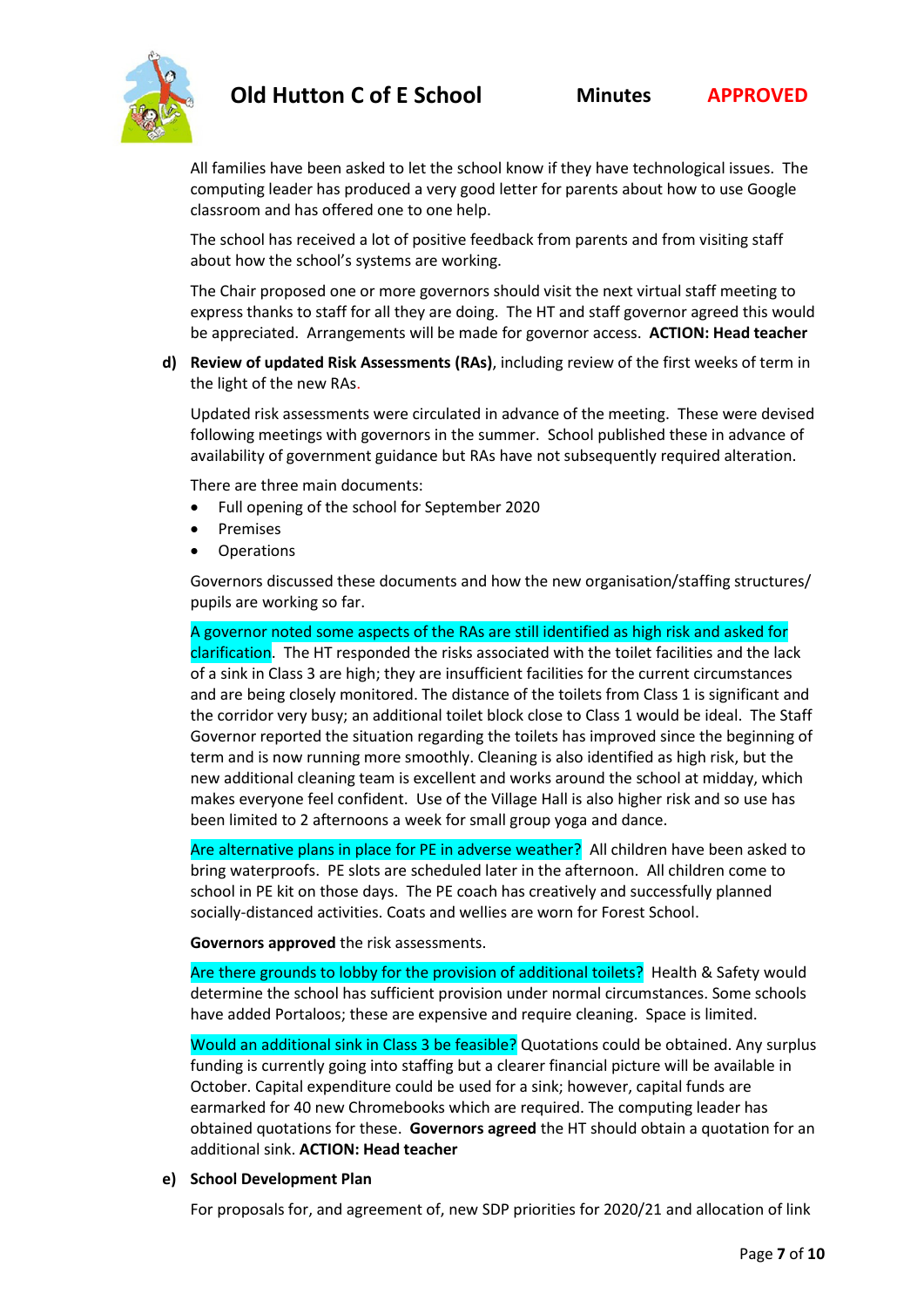

governor roles for the new priorities see 21/6e above.

## **21/10 Governor Monitoring Visits**

The Chair and HT reported preliminary discussions regarding effective monitoring in current circumstances. Suggestions include establishing a system of remote meets and discussions between linked governors and staff.

Governors discussed this further:

- Mrs Shiels volunteered to have virtual conversations with staff regarding wellbeing.
- The standard monitoring form with prompts could be used (as in usual monitoring visits) in a virtual meeting with staff. **ACTION: Head teacher prior to monitoring visits**
- Results of assessments and sample pieces of work could be shared virtually.
- A governor room could be established in Google Classroom to facilitate monitoring. **ACTION: Head teacher to liaise with Computing subject leader**

#### **Governors agreed:**

- The importance of keeping evidence trails so SIAMS or Ofsted inspectors could see the ongoing monitoring that has taken place.
- The focus in the short-term should be on monitoring wellbeing. The HT will give further consideration to a monitoring schedule for consideration at the November meeting. **ACTION: Head teacher**

#### **21/11 Policies to review**

There is no update on a schedule for policy review. Governors discussed a process to review new policies. **Governors agreed:**

- A list of statutory policies that must be approved by the FGB should be produced. **ACTION: Head teacher**
- A virtual governor "room" will be set up to enable the HT to share revised policies for governor consideration. **ACTION: Head teacher**
- Two governors, Mrs Toone and Rev Whittaker, will take a lead in the initial review of policies to be presented to the GB for approval
- The schedule of policies will be used to identify priorities for this standing item on future GB agenda. **ACTION: Clerk**

#### **21/12 Governor Training**

## **a) Confirmation governors have read Keeping Children Safe in Education (2020)**

The HT, Rev Whittaker and Mrs Natlacen confirmed they have read KCSiE (2020). All governors will be asked to sign a written confirmation in November. **ACTION: Governors**

## **b) Training**

The Chair reminded governors of the importance of training. There is a small budget specifically to develop governor skills.

The Rev Bentley as a new governor will find training beneficial. The HT confirmed the school has a partnership agreement with the Diocese enabling governors to access courses at a reduced fee. This service level agreement has been in place for 2 years.

The Rev Whittaker and Rev Bentley will attend the Collective Worship course. The AHT will be attending the RE cluster group meeting.

#### **c) Governor Support training**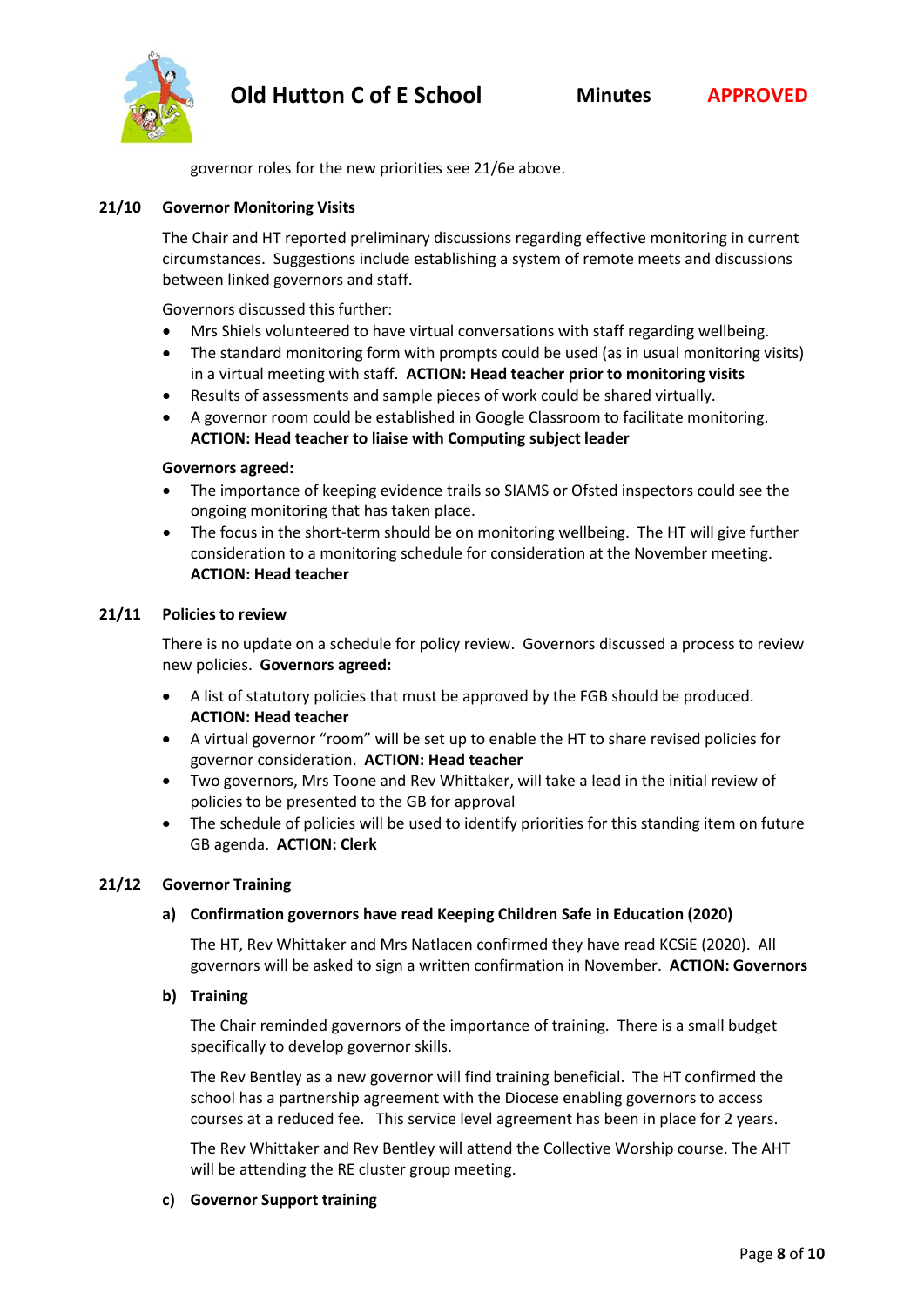

A hyperlink to Cumbria CC training programme was circulated on the meeting agenda.

## **d) Diocesan training**

A hyperlink to available training courses was circulated with the agenda for the meeting. The HT recommended Diocesan training, much of which is now online and so more accessible. If all governors are up-to-date with church schools training it will support a strong leadership judgment in a SIAMS inspection.

#### **21/13 Governor membership**

#### **a) (20/46b) Succession Planning: Election of Co Vice-Chair**

The Chair reiterated her intention to step down at the end of the 2020/21 academic year. To maintain the health of the GB the Chair proposed electing a second Vice-Chair to build experience and aid succession planning.

The Chair invited nominations. Mrs Natlacen indicated she was prepared to volunteer for the role of Co-Vice Chair but this would only be for one year.

The Rev Whittaker nominated and Mrs Toone seconded Ms Ireland for the role of Vice-Chair. Governors agreed to vote by show of hands. **Governors unanimously agreed** to appoint Ms Ireland as Co-Vice Chair. Ms Ireland accepted.

## **b) Governor vacancies (Co-opted governors)**

Governors noted the GB is still carrying 3 vacancies for co-opted governors.

#### **21/14 Head teacher & staff well being**

#### **a) Staff wellbeing**

See 21/9 c above

#### **b) Co-Headship recruitment**

In July, to support wellbeing and succession planning, **governors agreed** to initiate a recruitment process for a Co-Head teacher. It has not been possible to progress this matter due to Covid-19.

The HT updated governors:

- The current situation prohibits face-to-face recruitment.
- Schools are being advised not to recruit for headteacher posts unless essential.
- The HT is still undertaking 2 days/week in her advisory role for the LA, plus additional days for new NLE recovery support work.
- A different timescale now needs to be considered.

**Governors agreed** further discussion of this item should be recorded in a confidential minute not available for public inspection.

**Governors agreed** the need to work collectively to take this matter forward; it will be an agenda item at the November GB meeting. **ACTION: Clerk**

#### **21/15 Correspondence**

None

**21/16 Consideration of the Impact of the meeting on the welfare and progress of pupils at the school**

Governors: